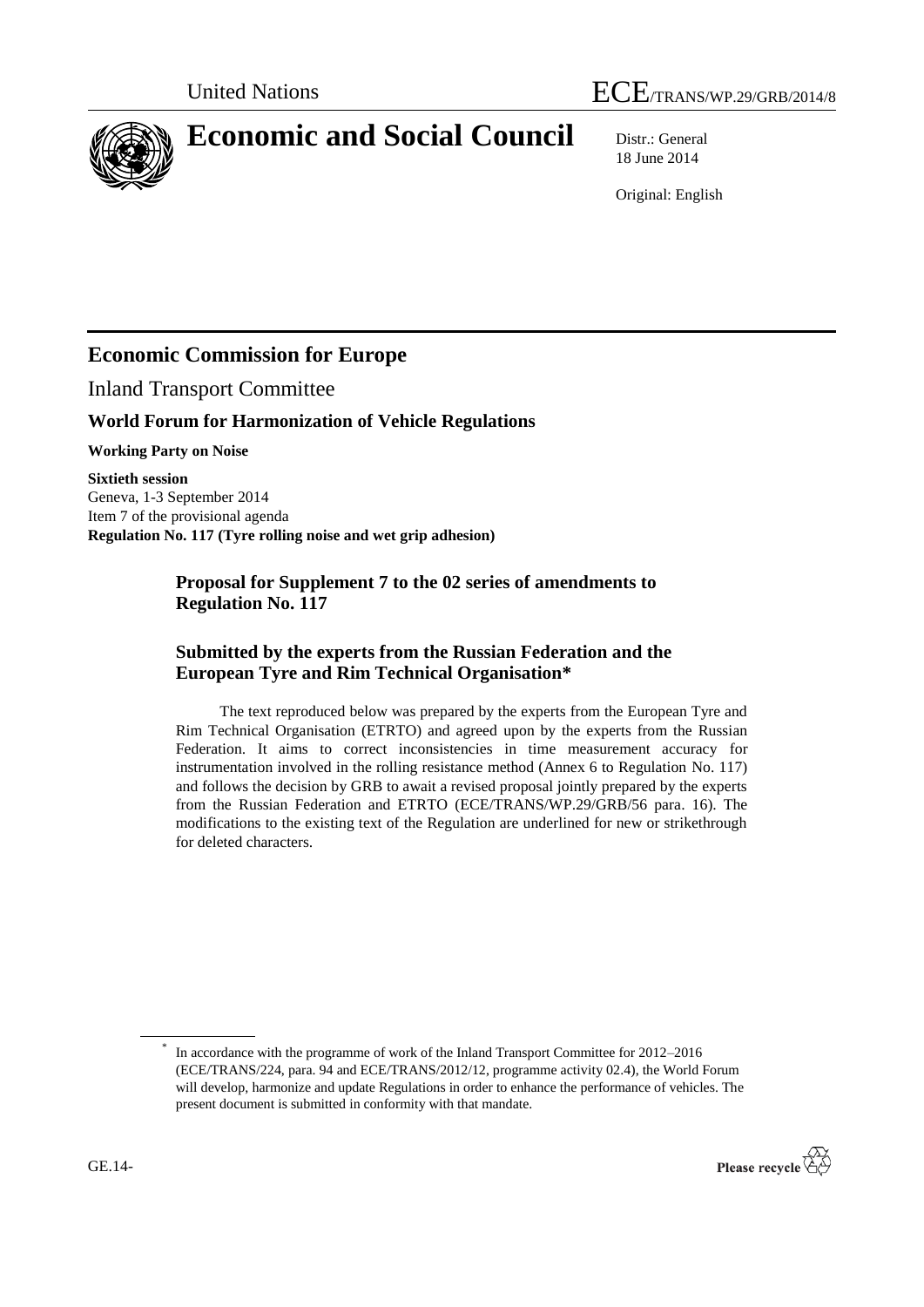## **I. Proposal**

*Annex 6, Appendix 1, paragraph 4*, amend to read:

"4. Control accuracy

…

- (d) Time:  $\pm 0.5$  ms
	- **(i) +/- 0.2 per cent for the time increments specified in Annex 6, paragraph 3.5.(a) for the data acquisition in the deceleration method, both in ∆ω/∆t or dω/dt form;**
	- **(ii) +/- 5 per cent for the other time durations specified in Annex 6.**

*Annex 6, Appendix 1, paragraph 5,* amend to read:

"5. Instrumentation accuracy

The instrumentation used for readout and recording of test data shall be accurate within the tolerances stated below:

| Parameter          | Load Index $\leq$ 121                                | Load Index $> 121$                         |
|--------------------|------------------------------------------------------|--------------------------------------------|
| Tyre load          | $\pm 10$ N or $\pm 0.5$ % <sup>(a)</sup>             | $\pm 30$ N or $\pm 0.5$ % <sup>(a)</sup>   |
| Inflation pressure | $\pm 1$ kPa                                          | $\pm 1.5$ kPa                              |
| Spindle force      | $\pm 0.5$ N or $\pm 0.5$ % <sup>(a)</sup>            | $\pm 1.0$ N or $\pm 0.5$ % <sup>(a)</sup>  |
| Torque input       | $\pm 0.5$ Nm or $\pm 0.5$ % <sup>(a)</sup>           | $\pm 1.0$ Nm or $\pm 0.5$ % <sup>(a)</sup> |
| Distance           | $\pm 1$ mm                                           | $\pm 1$ mm                                 |
| Electrical power   | $\pm 10 \text{ W}$                                   | $\pm 20$ W                                 |
| Temperature        | $\pm 0.2$ °C                                         |                                            |
| Surface speed      | $\pm 0.1$ km/h                                       |                                            |
| Time               | $\pm 0.01$ s $\pm 0.1$ % - $\pm 10$ s <sup>(b)</sup> |                                            |
| Angular velocity   | $\pm 0.1 \%$                                         |                                            |

(a) Whichever is greater.

(b) **+/- 0.1 per cent for the time increments specified in Annex 6, paragraph 3.5.(a) for the data acquisition in the deceleration method, both in ∆ω/∆t or dω/dt form +/- 10 sec for the other time durations specified in Annex 6.**

#### **II. Justification**

- 1. Regulation No. 117, Annex 6 specifies time duration values in several paragraphs:
- 3.5.(a) on deceleration method data acquisition (maximum 0.5 s duration);
- 4.2. on thermal conditioning (minimum of 3 hours for Class C1 tyres and of 6 hours for Class C2 and C3 tyres);
- 4.3. on pressure adjustment (verified 10 minutes after the adjustment is made);